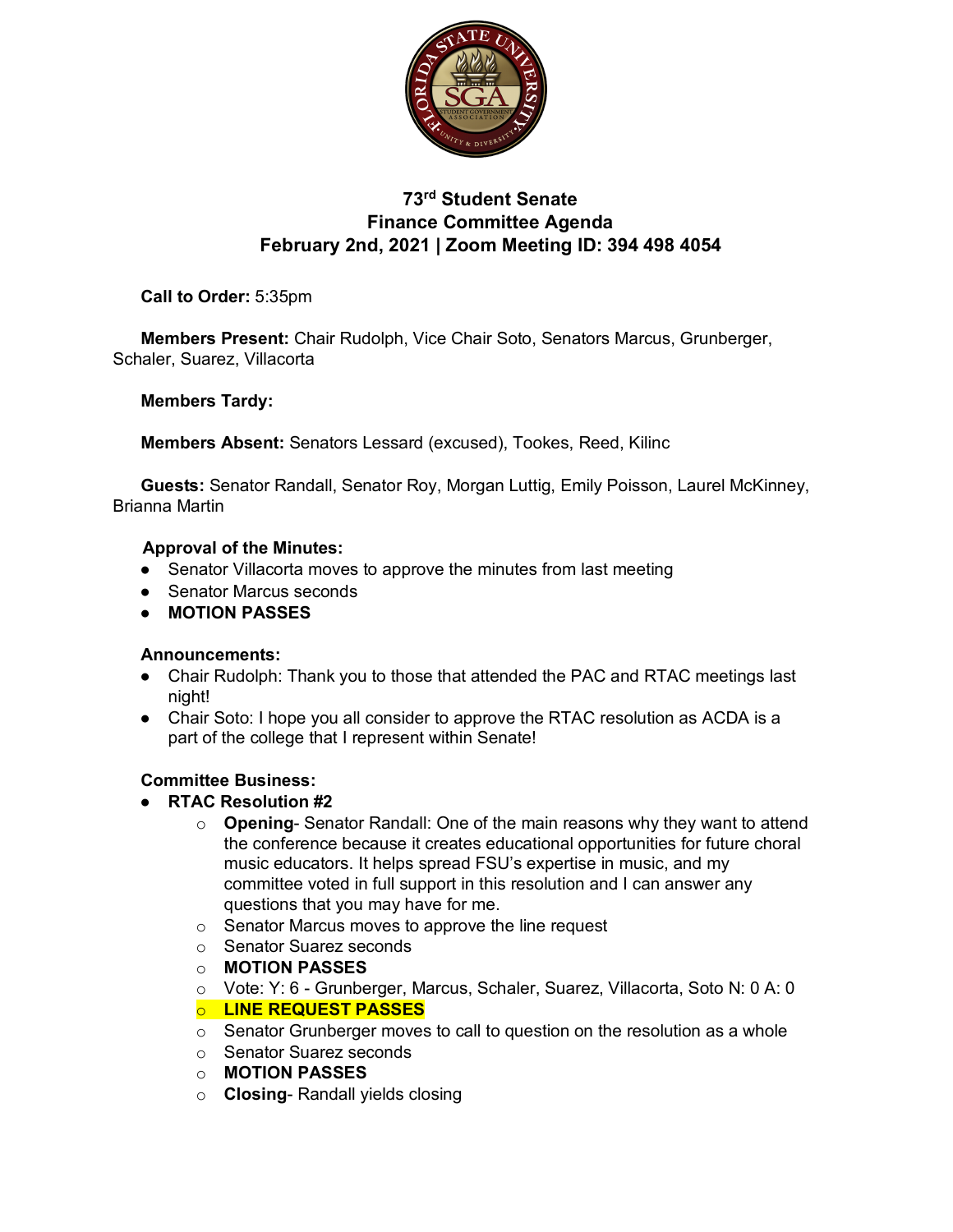

- o Vote: Y: 6 Grunberger, Marcus, Schaler, Suarez, Villacorta, Soto N: 0 A: 0
- o **RESOLUTION PASSES AS A WHOLE**

# ● **PAC Resolution #2**

- o Senator Roy: We have two requests from both the Minority Association of Pre-Medical Students and for LADIES, both requesting 100 shirts. The Minority Association of Pre-Medical Students would need \$405 in clothing and awards and LADIES would need \$551.04, but if possible, I would like an amendment to round up to \$552.
- o Senator Grunberger: Are any of the t-shirt companies local small businesses?
- o Roy: I know that they are corporations, but I believe that the corporation headquarters are located in Tallahassee. Most organizations use this company simply due to location, since it is so close to campus.
- o Senator Villacorta motions to enter roundtable
- o Senator Grunberger seconds
- o **MOTION PASSES**
- o Senator Marcus moves to amend LADIES in the category of clothing & awards to update the total to \$552
- o Senator Villacorta seconds
- o **MOTION PASSES**
- o Senator Marcus moves to call to question
- o Senator Villacorta seconds
- o **MOTION PASSES**
- o **Closing** Roy: Thank you so much for hearing me!
- o Vote: Y: Grunberger, Marcus, Schaler, Suarez, Villacorta, Soto N: 0 A: 0
- o **RESOLUTION PASSES**

## **Old Business:**

● **None**

#### **New Business:**

- **PAC Resolution #2 by Chair Roy**
	- $\circ$  Minority Association of Pre-Medical Students: Funded \$405 in clothing and awards
	- o LADIES: Funded \$551.04 in clothing and awards
	- o **Total: \$956.04**
	- o **PASSED IN COMMITTEE**
- **RTAC Resolution #2 by Chair Randall**
	- o American Choral Directors Association: Funded \$2,970 in registration fees
		- o **Total: \$2,970**
		- o **PASSED IN COMMITTEE**

#### **Unfinished Business:**

● **None**